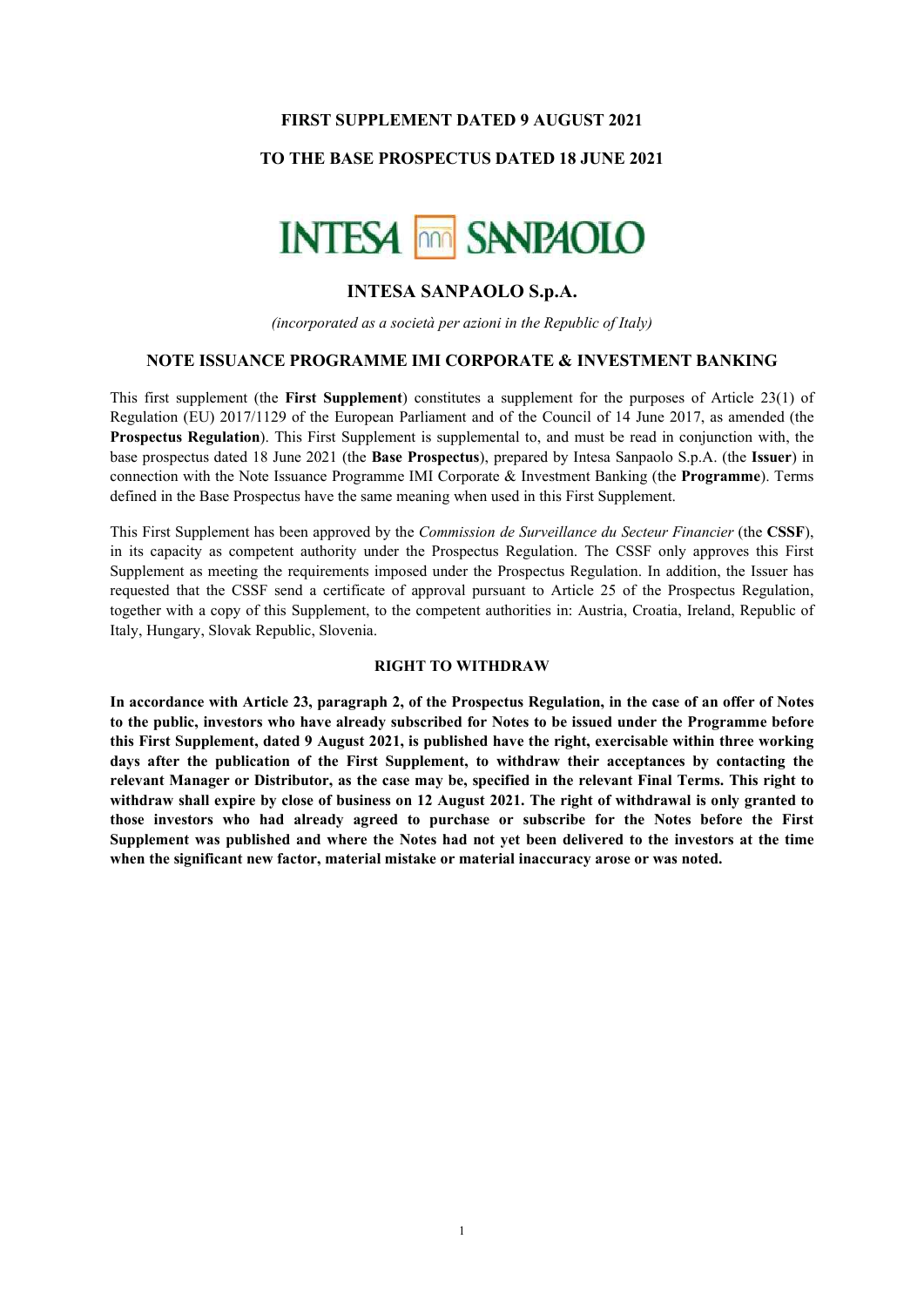#### 1 PURPOSE OF THIS SUPPLEMENT

The purpose of this First Supplement is to (i) incorporate by reference in the Base Prospectus the press release dated 30 July 2021 relating to the "Intesa Sanpaolo: 2021 EU-Wide Stress Test Results" and the press release dated 4 August 2021 relating to the "Intesa Sanpaolo: Consolidated Results as at 30 June 2021"; (ii) update the section of the Base Prospectus entitled "DESCRIPTION OF THE ISSUER" and (iii) update the section of the Base Prospectus entitled "GENERAL INFORMATION".

Copies of the Base Prospectus, this First Supplement and the documents incorporated by reference will be available without charge from the registered office of the Issuer and from the specified offices of the Principal Security Agent for the time being in Luxembourg. The Base Prospectus and this First Supplement are available on the official website of the Issuer at www.intesasanpaolo.prodottiequotazioni.com/EN and on the official website of the Luxembourg Stock Exchange at www.bourse.lu. The documents incorporated by reference are available on the official website of the Issuer at https://group.intesasanpaolo.com/en/ and on the official website of the Luxembourg Stock Exchange at www.bourse.lu.

The date of this Supplement is 9 August 2021.

The Issuer accepts responsibility for the information contained in this First Supplement and declares that, having taken all reasonable care to ensure that such is the case, the information contained in this First Supplement is, to the best of its knowledge, in accordance with the facts and contains no omission likely to affect the import of such information.

Save as disclosed in this First Supplement, there has been no other significant new factor and there are no material mistakes or inaccuracies relating to information included in the Base Prospectus which is capable of affecting the assessment of Notes issued under the Programme since the publication of the Base Prospectus. To the extent that there is any inconsistency between (a) any statement in this First Supplement or any statement incorporated by reference into the Base Prospectus by this First Supplement and (b) any other statement in or incorporated by reference in the Base Prospectus, the statements in this First Supplement will prevail.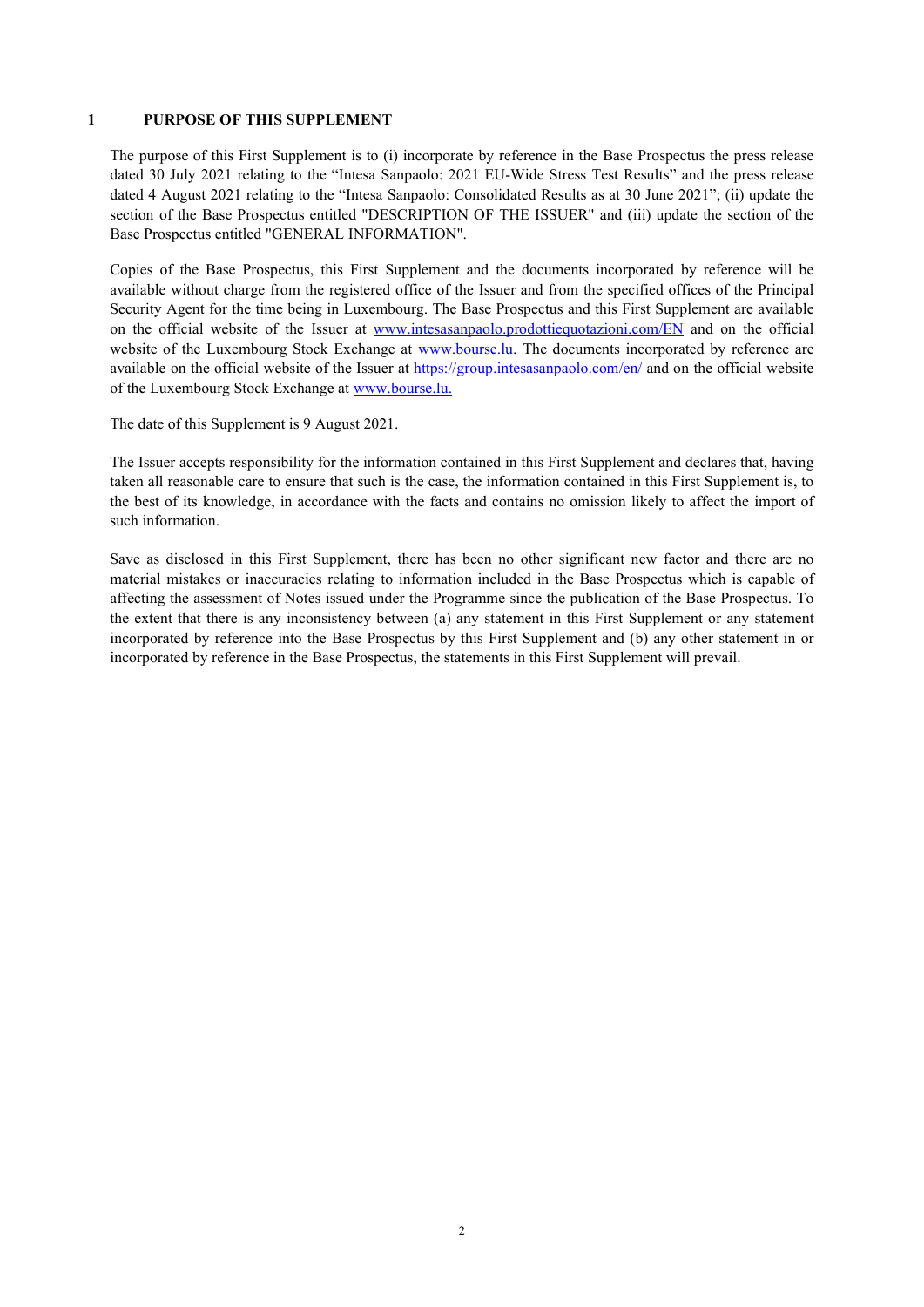### 2 DOCUMENTS INCORPORATED BY REFERENCE

The information set out below supplements the section of the Base Prospectus entitled "DOCUMENTS INCORPORATED BY REFERENCE" on pages 53 to 55 of the Base Prospectus.

The press release dated 30 July 2021 entitled "Intesa Sanpaolo: 2021 EU-Wide Stress Test Results" (the "30 July 2021 Press Release"), is, to the extent of those pages specified in the cross-reference list further below, incorporated by reference in and forms part of this First Supplement and shall, by virtue of this First Supplement, be deemed to be incorporated by reference in, and form part of, the Base Prospectus.

The 30 July 2021 Press Release can be accessed at the following website:

https://group.intesasanpaolo.com/content/dam/portalgroup/repository-documenti/investor-relations/comunicatistampa-en/2021/07/20210730\_ST\_eng.pdf

The press release dated 4 August 2021 entitled "Intesa Sanpaolo: Consolidated Results as at 30 June 2021" (the "4 August 2021 Press Release"), is, to the extent of those pages specified in the cross-reference list further below, incorporated by reference in and forms part of this First Supplement and shall, by virtue of this First Supplement, be deemed to be incorporated by reference in, and form part of, the Base Prospectus.

The 4 August 2021 Press Release can be accessed at the following website:

https://group.intesasanpaolo.com/content/dam/portalgroup/repository-documenti/investor-relations/comunicatistampa-en/2021/08/20210804\_1H21Ris\_uk.pdf

For the avoidance of doubt, unless specifically incorporated by reference into the Base Prospectus, information contained on the website does not form part of the Base Prospectus.

#### Cross-reference list

The following tables show where the information required under article 19(2) of Regulation (EU) 2017/1129 can be found in the above-mentioned documents.

| 30 July 2021 Press Release                                                    | Page number(s) |
|-------------------------------------------------------------------------------|----------------|
| Intesa Sanpaolo – EU-Wide Stress Test Results                                 |                |
| 4 August 2021 Press Release                                                   | Page number(s) |
| Reclassified consolidated statement of income                                 | 27-28          |
| Quarterly development of the reclassified consolidated statement of<br>income | 29-30          |
| Reclassified consolidated balance sheet                                       | 31             |
| Quarterly development of the reclassified consolidated balance sheet          | 32             |
| Breakdown of financial highlights by business area                            | 33             |

Any information contained in or incorporated by reference in the 30 July 2021 Press Release and in the 4 August 2021 Press Release, which is not included in the cross-reference lists in this First Supplement is either not relevant to investors or is covered elsewhere in the Base Prospectus and, for the avoidance of doubt, unless specifically incorporated by reference into the Base Prospectus, information contained on the website does not form part of the Base Prospectus.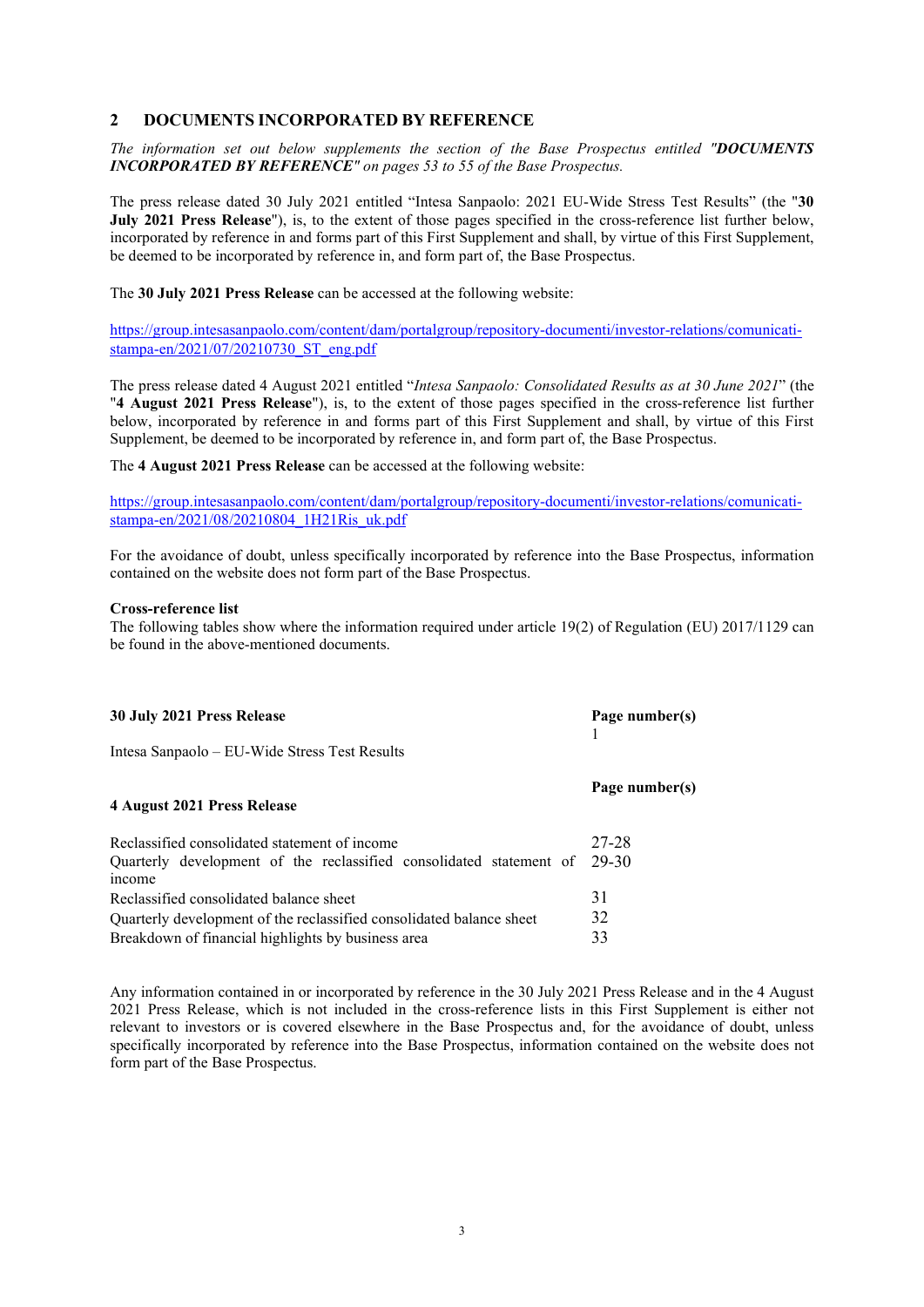# 3 DESCRIPTION OF THE ISSUER

3.1 The paragraph on page 221 of the Base Prospectus entitled "Principal Shareholders" in the Section "DESCRIPTION OF THE ISSUER", before the sub-paragraph beginning "The Italian regulations (Article 120 of Consolidated Law on Finance "TUF") […]" shall be deleted in its entirety and replaced by the following:

### "Principal Shareholders

As of 2 June 2021, the shareholder structure of Intesa Sanpaolo was composed as follows (holders of shares exceeding 3% <sup>(\*)(\*\*)</sup>.

### Shareholder Ordinary shares and percentage of ordinary shares

| <b>Shareholder</b>     | <b>Ordinary shares</b> | % of ordinary shares |
|------------------------|------------------------|----------------------|
| Compagnia di San Paolo | 1.188.947.304          | 6.119%               |
| BlackRock Inc. $(1)$   | 972,416,733            | 5.005%               |
| Fondazione Cariplo     | 767,029,267            | 3.948%               |

 $(*)$  Shareholders that are fund management companies may be exempted from disclosure up to the 5% threshold.

 $(*)$  JP Morgan Chase & Co. holds an aggregate investment equal to 6.854% as per form 120 B dated 2 June 2021.

 $^{(1)}$  BlackRock Inc. holds, as a fund management company, an aggregate investment equal to 5.066%, as per form 120B dated 4 December 2020."